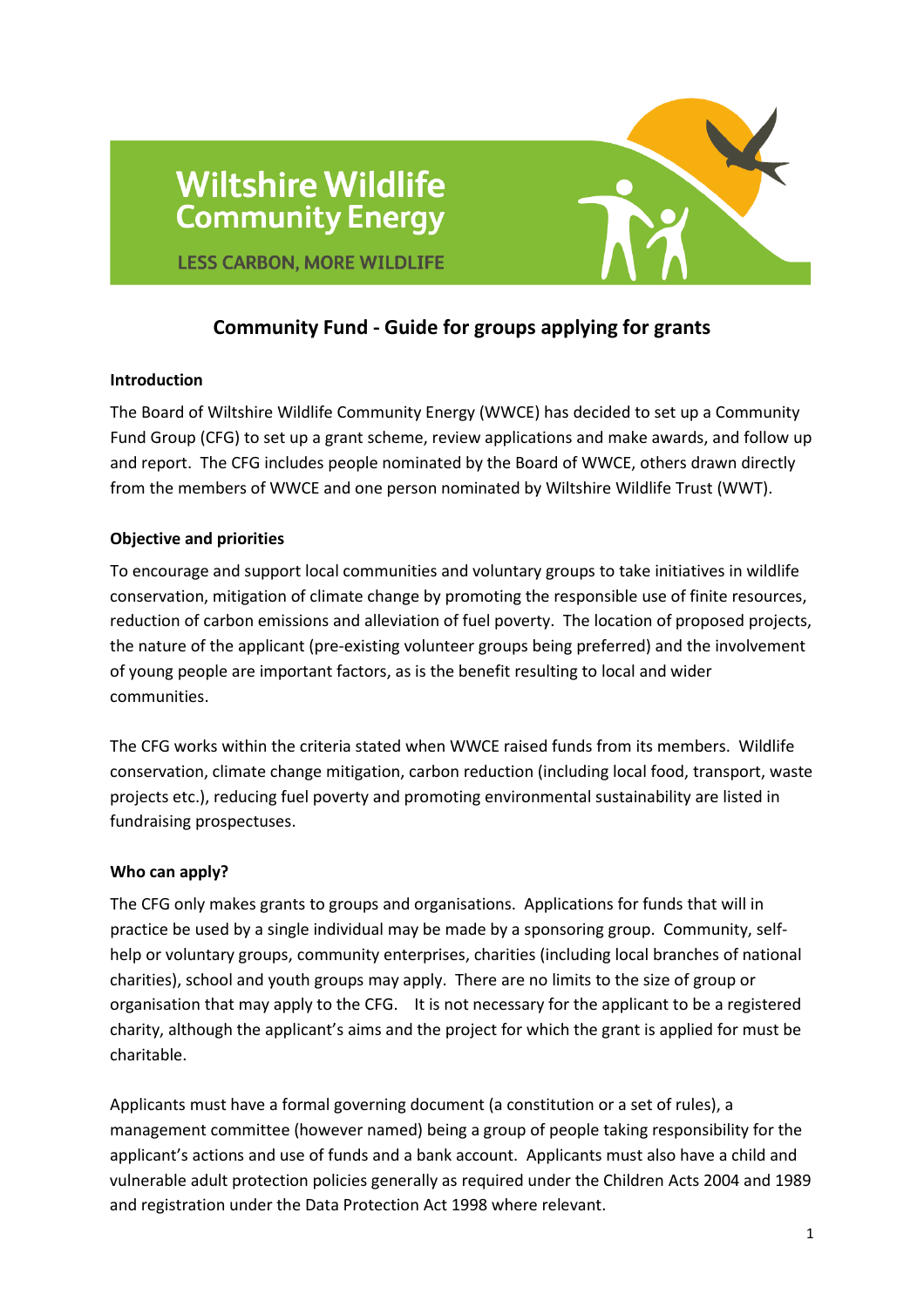The CFB does not make grants to:

Grant or loan schemes run by third parties; Individuals (unless sponsored by a qualifying group or organisation) General appeals Commercial companies Statutory organisations or the direct replacement of statutory funding Political groups or activities promoting political objectives Religious groups promoting religious beliefs Arts and / or sports projects with no community or charitable element Medical research, equipment or treatment Projects that have started before the grant application has been determined Activities that are intended to raise funds for other organisations

Grants may not be used to meet the capital costs of renewable energy schemes and energy efficiency improvements where the activity is eligible for government grant or subsidy, nor can grants be used to support the core educational activities of schools, colleges etc.

An applicant can submit more than one application. Any and all applications will be judged on the merit of the individual application.

## **How much can be applied for?**

The minimum amount of grant is £500 and the normal maximum is £5,000, but more might be given to one project in exceptional circumstances.

## **Acknowledging grants**

Beneficiaries must be prepared to assist with publicising the award of a grant and the results of applying the grant to their project. Grants must be acknowledged by beneficiaries on notices etc. Photographs and other material is to be made available for press releases.

#### **Application procedures**

Paper application forms can be obtained from: WWCE Community Fund, Wiltshire Wildlife Trust Elm Tree Court, Long Street, Devizes Wiltshire, SN10 1NJ

Electronic copies are available – email: [wwceapplications@wiltshirewildlife.org](mailto:wwceapplications@wiltshirewildlife.org)

Tel. 01380 726096 (during normal working hours), ask for the Wiltshire Wildlife Community Energy Community Fund Officer.

#### **How are grant decisions made?**

Completed applications will be forwarded to the members of the CFG who will meet several